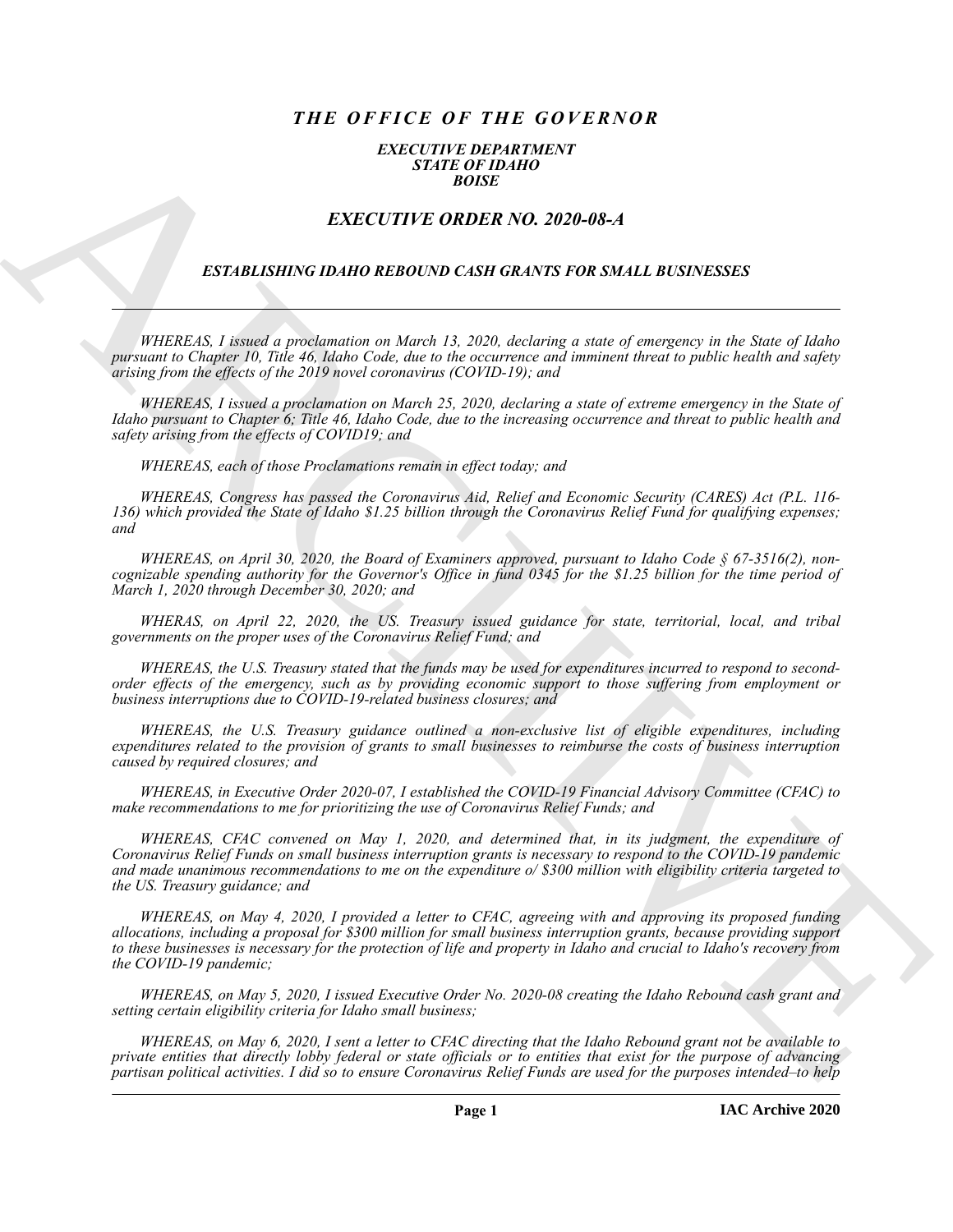*Idaho small businesses whose operations were interrupted by the COVID-19 pandemic–and to avoid the appearance of impropriety; and*

*WHEREAS, these Idaho Rebound grants will also now be available to certain self-employed Idaho residents because providing support to these Idahoans is also necessary for the protection of life and property in Idaho and crucial to Idaho's recovery from the COVID-19 pandemic.*

*NOW, THEREFORE, I, Brad Little, Governor of the State of Idaho, by virtue of the authority vested in me by the Constitution and laws of this state, including but not limited to Idaho Code§§ 46-601 and 67-3516(2), do hereby order:*

- Excellent Corbita of the Governor<br>
State and the core of the Governor corresponds by Collective Corresponds and the corresponding of the corresponding of the corresponding of the corresponding of the corresponding of the *1. The continuation and expansion of the Idaho Rebound cash grant to Idaho-domiciled small businesses and self-employed Idaho residents, with \$300 million set aside from the Coronavirus Relief Fund. Idaho Rebound grants shall reimburse the costs of business interruption caused by COVID-19- related required closures.*
	- *2. Grants of up to \$10,000 shall be made available to small businesses with an Employer Identification Number (EIN) who meet the following eligibility criteria:*
		- *a) Has an active Idaho State Tax Commission withholding account established prior to January 1, 2020, and that is not for the purpose of paying household employees or as a home healthcare recipient;*
		- *b) Had between one and 50 employees as of February 15, 2020;*
		- *c) Has suffered a qualified business interruption including but not limited to reduced sales or suspended operations, increased costs related to COVID-19 prevention measures, or disrupted supply network leading to shortage of critical inventory or materials;*
		- *d) Did not receive an SBA-backed Paycheck Protection Program (PPP) loan or an Economic Injury Disaster Loan Emergency Advance, or received less than \$10,000 in such funds;*
		- *e) Did not receive and have not been awarded reimbursement under any other federal program for the expenses that will be reimbursed by this grant;*
		- *f) Did not receive compensation from an insurance company for the covered business interruption due to the COVID-19 pandemic or received less than \$10,000 in insurance compensation;*
		- *g) Is not a subsidiary of a business with more than 50 employees, is not part of a larger business enterprise with more than 50 employees and is not owned by a business with more than 50 employees;*
		- *h) Is not an entity that directly lobbies federal or state officials, defined as having a registered lobbyist at any point during 2020, and is not an entity that exists for the purpose of advancing partisan political activities; and*
		- *i) Meets other criteria as deemed necessary by CFAC or the Idaho State Tax Commission.*
	- *3. Idaho Rebound grants of up to \$7,500 shall be made available to Idaho- domiciled self-employed Idaho residents that meet the following eligibility criteria:*
		- *a) Is self-employed by an Idaho-based business;*
		- *b) Has filed a 2019 resident income tax return in Idaho;*
		- *c) Has suffered a qualified business interruption including but not limited to reduced sales or suspended operations, increased costs related to COVID-19 prevention measures, or disrupted supply network leading to shortage of critical inventory or materials;*
		- *d) Has not received Pandemic Unemployment Assistance (PUA) from the Idaho Department of Labor and agrees not to apply for PUA during 2020;*
		- *e) Has not received and has not been awarded reimbursement under any other federal program for the expenses that will be reimbursed by this grant;*
		- *f) Did not receive compensation from an insurance company for the covered business interruption due to COVID-19 or received less than \$7,500 in insurance compensation;*
		- *g) The business does not directly lobby federal or state officials, defined as having a registered lobbyist at any point during 2020, and is not an entity that exists for the purpose of advancing partisan political activities; and*
		- *h) Meets other criteria as deemed necessary by CFAC or the Idaho State Tax Commission.*